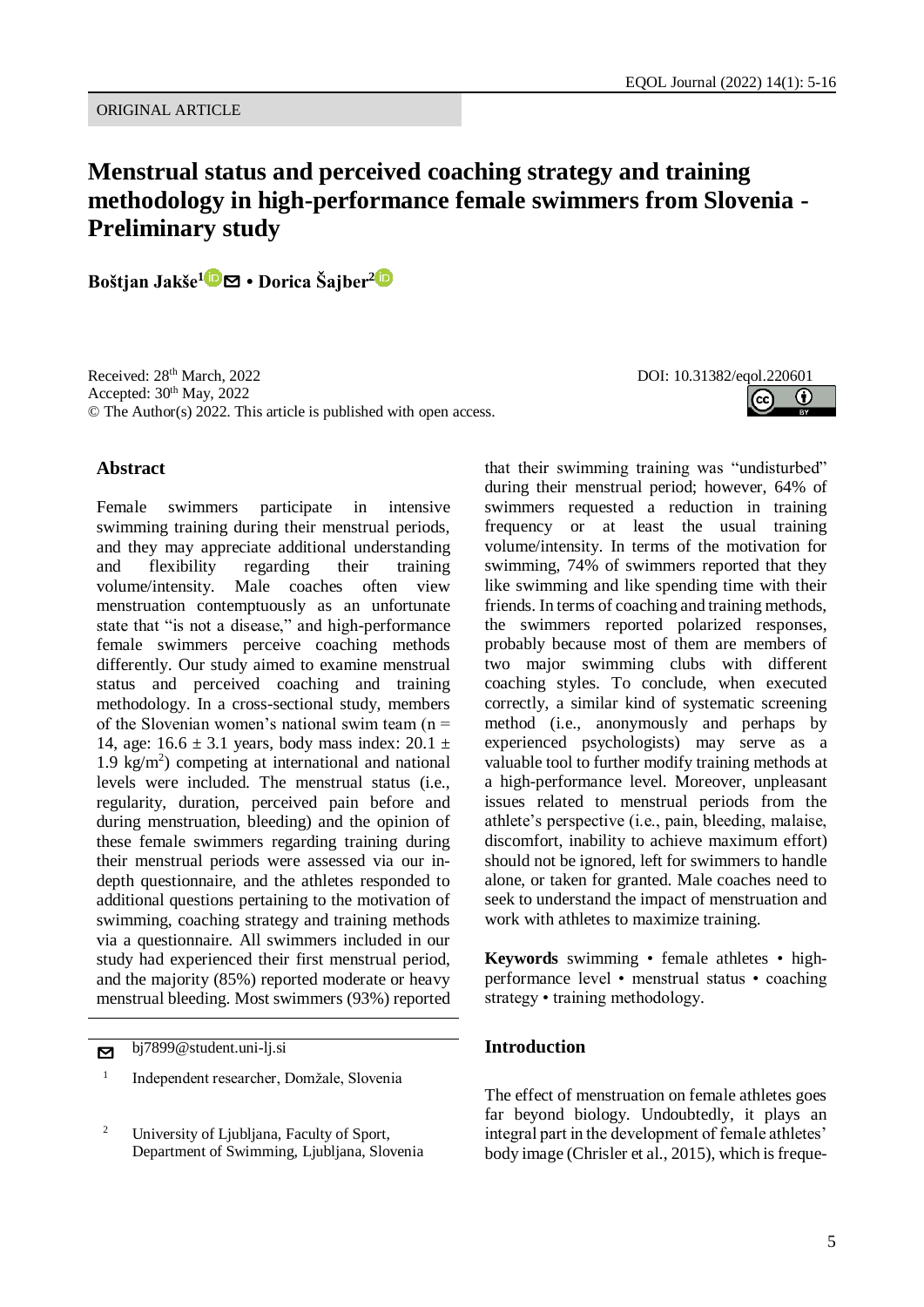ently ignored in science, as it is an extremely sensitive topic that female athletes usually address with silence, restraint, and the feeling of being "alone." In addition, adolescence is a time when a young person is extremely vulnerable, which may be magnified by social pressures to look and perform a certain way; moreover, menstrual cycle (MC) development affects physical, mental, and sexual health (Huhmann, 2020). In a recent study of nine elite-level female swimmers, menstruation within the MC was shown to limit their personal freedom, and its clinical signs and symptoms may have implications on the physical and emotional well-being but may also reflect social and cultural prejudices (Caballero-Guzmán & Lafaurie-Villamil, 2020).

Although the results of previous studies are not conclusive, menstrual periods are commonly considered to alter physical or sports performance notably (García-Pinillos et al., 2021). Some studies on high-performance athletes suggest that performance is improved or not affected during the menstrual period (Carmichael et al., 2021; Statham, 2020). However, most research on changes in cognitive behavior proposes that in the majority of female athletes, cognitive behavior is detrimentally affected to varying degrees in the premenstrual period and menstrual period (Caballero-Guzmán & Lafaurie-Villamil, 2020; Statham, 2020). These conflicting results may be a consequence of heavy menstrual bleeding and accompanying anemia, which further decrease the athletic performance of some athletes (Bruinvels et al., 2016).

Swimming is an individual, mono-structural, cyclic sport primarily performed in systematically controlled indoor environments (Colwin, 2002). The problems faced by high-performance female swimmers regarding the MC are related to physical aspects (e.g., sensitive breasts, menstrual cramps, back and abdominal pain, bleeding), psychological aspects (e.g., depression and irritability), and social aspects (e.g., how to hide menstruation) (Caballero-Guzmán & Lafaurie-Villamil, 2020; Kishali et al., 2006; Ozbar et al., 2016). In a study on the sample of 241 high-performance female athletes of various disciplines (i.e., taekwondo, judoka, volleyball, basketball), many participants reported painful menstruation (36.9%) and sometimes painful menstruation (45.6%). However, when comparing non-menstruation to menstruation, nearly two-thirds of these athletes (62.2%) reported that their performance did not change (Kishali et al., 2006). Therefore, swimmers' negative perception of menstruation should be recognized as a serious

problem and should be adequately discussed by their coaches and families to provide them with emphatic understanding and consensual solutions throughout their sports development. In addition, in Slovenia, the majority of swim coaches of female swimmers are men. Sufficient research has not been conducted to determine whether there is any difference in coaching issues related to MC and menstruation pertinent to the coach's sex.

For female swimmers, health, in addition to elite performance, are important. Therefore, coaches must adjust their training methods, such that when trying to "develop" a top-level swimmer, they do not forget that young female swimmers, particularly adolescents, are psychosocial beings. For this reason, coaching strategy and training methodology are also essential tools that coaches use in the training process to improve athletes' physiological capacities and sport-specific skills (Bompa & Haff, 2009; Liposek et al., 2018).

When working with adolescent athletes, the coach's primary role is to guide the individual's learning process within the group (i.e., in physical, cognitive, and emotional attitudes), which can be successfully achieved through purposeful pursuits to stimulate the mind of the young female athlete via planned and strategic coaching methods (Nugent et al., 2017). Furthermore, the coach plays a vital role in the youth sports experience through his or her behaviors, standards, and swimmers' goals, which may further and significantly contribute to shaping the motivational climate, and through promoting sport as an enjoyable process, while simultaneously pursuing progress in athletic performance (Conroy & Coatsworth, 2007).

The perspectives of high-performance female swimmers regarding menstrual status is a quite underexplored phenomenon or at least insufficiently investigated in the current scientific literature. Furthermore, there is a lack of information on highperformance athletes' perspectives on coaching style and training methods. Therefore, our descriptive survey aimed to examine menstrual status, and perceived coaching and training methodology with additional questions pertaining to the motivation for swimming. In this way, from the obtained results and the results of other future surveys, we can deliberately recommend a more cooperative and understanding relationship between female swimmers and their coaches. Our study is a part of a more extensive crosssectional study on the nutritional and cardiovascular health status of high-performance female gymnasts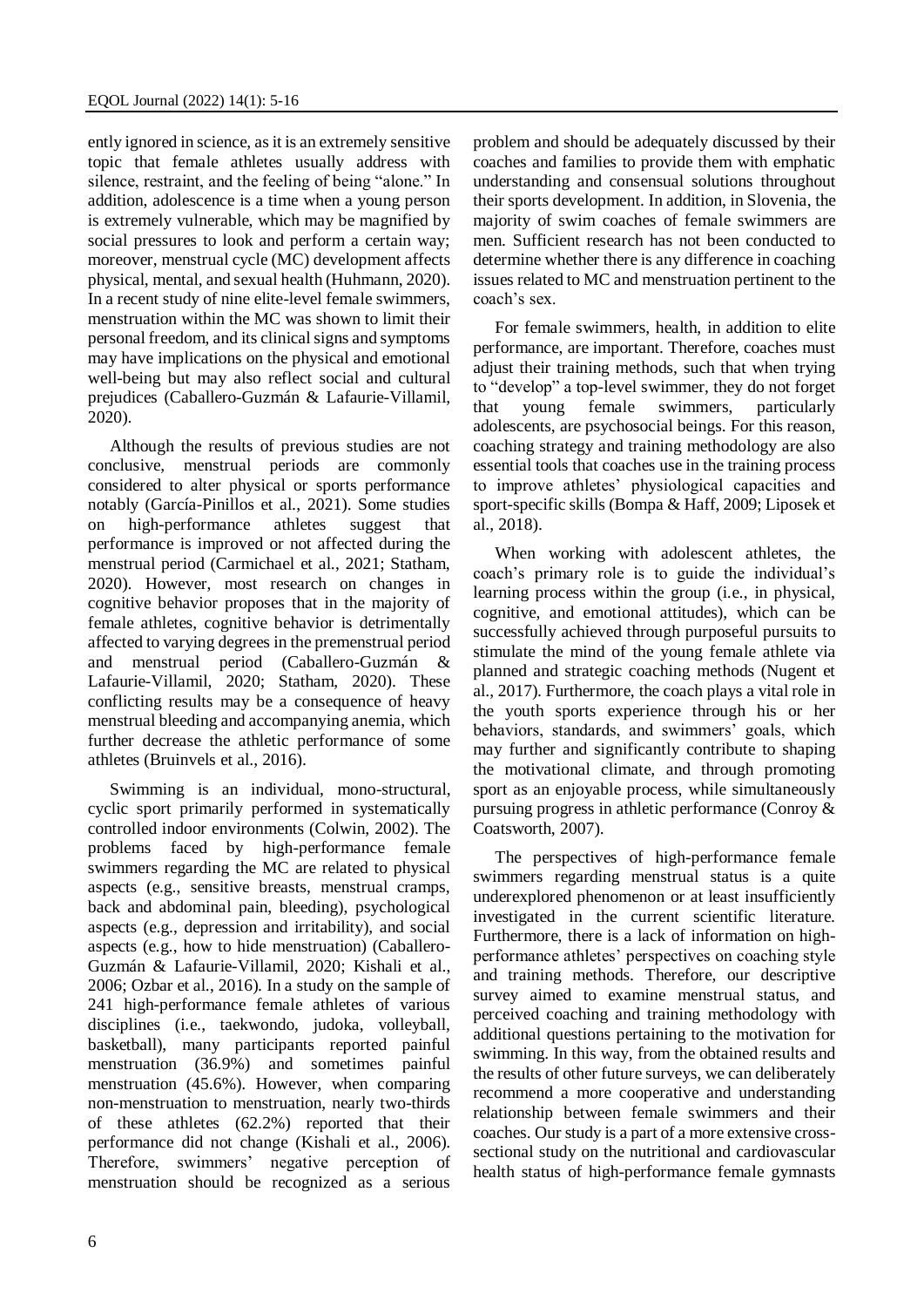and swimmers (i.e., matched according to age, competition level, and competition period) (Jakse et al., 2019; Jakše, Jakše, Fidler Mis, et al., 2021; Jakše, Jakše, Čuk, et al., 2021).

# **Method**

### *Study design and eligibility*

The current study protocol was reviewed and approved by the Slovenian Medical Ethics Committee (approval document no. 0120-177/2018), and the trial was registered at https://clinicaltrials.gov (approval document no. NCT03584256). The research was carried out in accordance with the Helsinki Declaration. For inclusion in our study, all participants and/or the parents/legal guardians provided written informed consent and did not receive any financial incentive to participate. The study was conducted from April 5-6, 2018 (during the competition period) at two locations, in Maribor and Slovenj Gradec Medical Centre.

The swimmers completed the printed questionnaires (the method for doing so was explained by the lead author) while waiting for other measurements (e.g., blood sample draws, anthropometric, body composition (BC), and bone mineral density measures by an 8-electrode medically approved and calibrated bioelectrical impedance BC monitor (Tanita 780 S MA, Tanita Corporation, Tokyo, Japan) for BC assessment and dual-energy Xray absorptiometry (Hologic DXA, model Discovery W, with software Hologic Apex, model 4.5.3.1)) performed in accordance with the recommendations and by experienced experts (e.g., nurse, first author, and qualified practitioner). All the assessments in the study were funded by the Slovenian Research Agency.

### *Subjects*

In our study, 14 participants from the Slovenian women's national swim team, with a mean age of  $16.6 \pm 3.1$  years, were enrolled. The female swimmers were recruited through personal contacts with the national team coach. Notably, the swimmers were coached by a male coach both in their local clubs and the national team. However, the questions in the questionnaire were related to the coach at the local club with whom they spent most of the time. The inclusion criteria for the study were as follows: competing at the international and national levels, currently fully and actively involved in a training program, and not using prescribed medication that

affects bone metabolism. All recruited swimmers completed the study without missing data (100%), and none of the participants were excluded from the final analysis.

### *Outcome*

The variables included the detailed characteristics of the participants, their menstrual status, and perceived coaching strategy and training methodology (e.g., swimming motivation, enjoyment in swimming, sports beliefs, and various psychosocial aspects of coaching style and training methods). It should be noted that nutritional status (i.e., BC and dietary intake), serum micronutrients, and cardiovascular health status are presented in detail in separate articles (Jakše, Jakše, Fidler Mis, et al., 2021).

### *Characteristics of the participants*

The detailed characteristics of the swimmers (i.e., age, training years, preferred discipline, education status, competition level, International Swimming Federation (FINA) points, and type of diet) were evaluated by a questionnaire developed by the authors.

#### *Menstrual status*

The menstrual status of the swimmers (i.e., mean age at first menstruation, regularity and duration of the MC, perceived severity of menstrual pain before (yes/no) and during the menstrual period (yes/no), perceived intensity of menstruation (i.e., heavy, moderate or barely noticeable), training during menstruation, perception of training during menstrual period and previous gynecological procedure (ordinal in nature: "yes-no" statements) were evaluated using a detailed questionnaire developed by the authors. The structure and content of the menstrual status questionnaire were primarily based on the lead author's testimonials, previous interviews with female swimmers, and extensive 30 years of experience with swimming (e.g., as a swimmer, coach, professor of swimming at university level and the head of new swimming training programs). The judgment of heavy, moderate, or barely noticeable menstrual bleeding and regularity of MC was clearly defined (explained under Table 2) and communicated with each swimmer to avoid different interpretations.

#### *Perceived coaching strategy and training methodology*

To access the perception of coaching strategy and training methodology (e.g., swimming motivation included), we used a modifiable and adaptable questionnaire (Bompa & Haff, 2009) that has been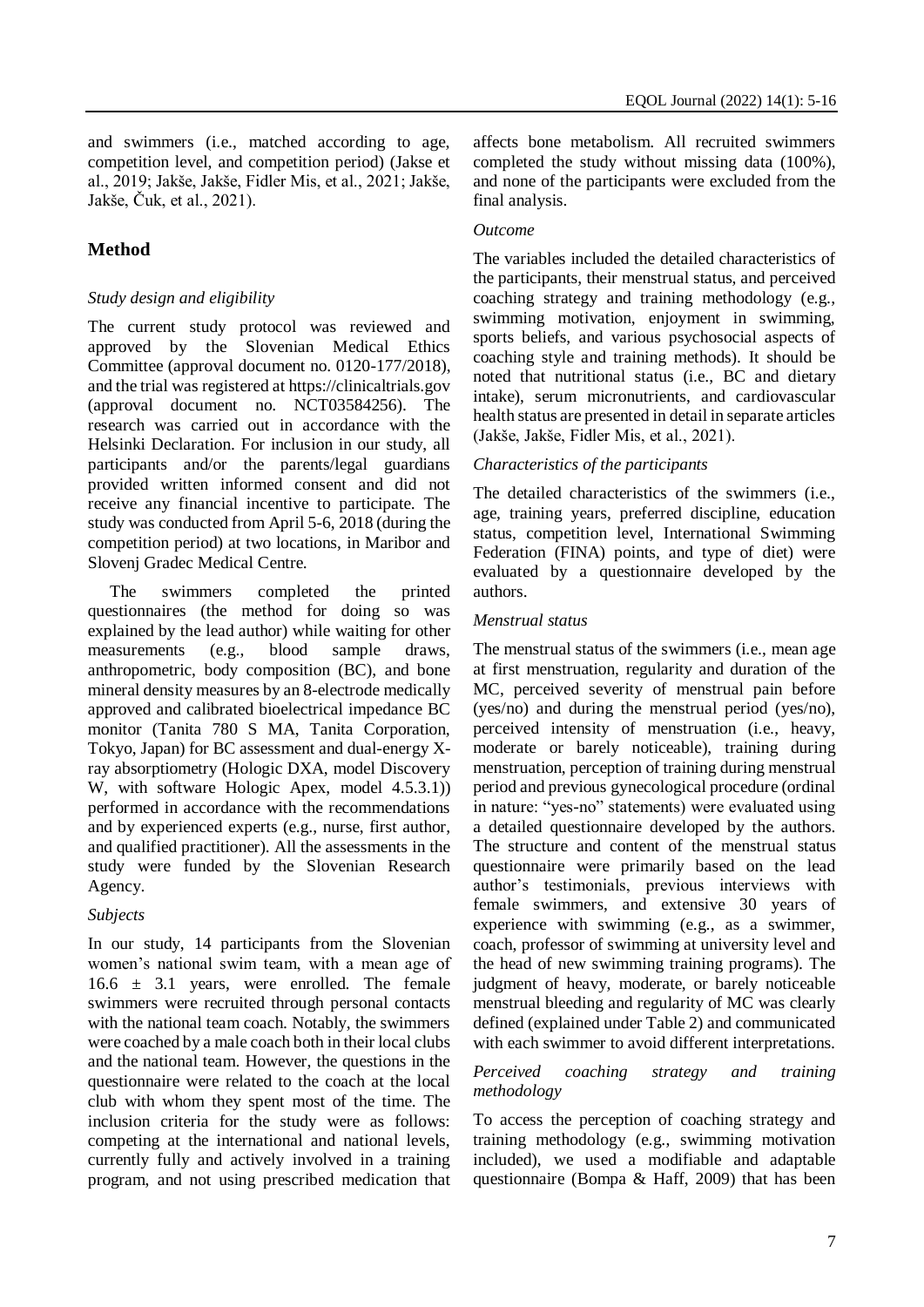used on high-performance swimmers of both sexes older than 18 years from Slovenia (Liposek et al., 2018). The questionnaire was based on (i) a method of assessing the motivation for swimming (i.e., reasons for participating in swimming), (ii) sportrelated opinion and intrinsic satisfaction (i.e., perceived ability, satisfaction, and enjoyment in sport), and (iii) coaching strategy and training methodology (i.e., coach's approach to coaching) (Bompa & Haff, 2009; Liposek et al., 2018).

#### *Anthropometric parameters and BC parameters*

All basic anthropometric and BC indices were included (e.g., body height, body mass, body mass index (BMI), body fat percentage (BF %), fat-free mass (FFM), and whole-body phase angle (PhA)) and measured by an experienced investigator (first author), according to the manufacturers' recommendations for each instrument (Tanita, 2015). Height (cm) was measured using a standardized medically approved professional personal floor scale with a stand (Kern, MPE 250K100HM, Kern & Sohn, Balingen, Germany), whereas BC (BF %, FFM, and PhA) was assessed with an eight-electrode medically approved and calibrated bioelectrical impedance BC monitor (Tanita 780 S MA, Tanita Corporation, Japan). Body mass index (kg/m²) was calculated from body height and body mass.

#### *Statistical analysis*

Statistical analysis was performed with the R 3.5.2 dplyr (Wickham et al., 2019), ggplot2 (Wickham, 2016), and arsenal (Heinzen et al., 2019) packages. The dplyr package was used for data transformation, the ggplot2 package was used for data visualization, and the arsenal package was used for statistical analysis. As the total number of high-performance athletes is extremely small, in our sample, we included all female members of the Slovenian national swim team (the entire population) that met our inclusion criteria. All invited swimmers who met the criteria accepted our invitation. No data were missing or lost. Therefore, only descriptive statistics are used to present the results. No sensitivity analyses were performed. The data are presented as the mean ± standard deviation (SD). For non-continuous data, frequencies (number of observations - n) and percentages (%) were calculated.

In addition, the validity of the menstrual status questionnaire was established by experts working together on it with the aim of covering the most specific and objective aspects of the field and avoiding self-selective answers. Therefore, regardless

of the limitations due to the small and specific population (i.e., not a sample) and the limitations of nominal data, the reliability of the questionnaire was relatively acceptable (Cronbach's alpha  $= 0.6$ ) for the 9-item scale used in the 14-item questionnaire.

#### **Results**

#### *Characteristics of the swimmers*

The basic characteristics of the swimmers are presented in Table 1. At the time of our study, they swam, on average,  $45.4 \pm 3.5$  km each week. Seven (50%) of the swimmers specialized in two competition disciplines. Moreover, the majority of the swimmers (86%) specialized in short- (50-100 meters) and middle-distance disciplines (200-400 meters), whereas five swimmers (36%) also competed in long-distance disciplines (800-1500 meters). According to the inclusion/exclusion criteria, all swimmers at least attended the national championship, and four and five of them (29% and 36%) qualitatively deviated from the others (i.e., based on competition level and FINA points, respectively).

Table 1. Characteristics of the study participants (mean  $\pm$ SD, n (%))

| Variables                                                | $N = 14$       |
|----------------------------------------------------------|----------------|
| Age (years)                                              | $16.6 \pm 3.1$ |
| Training (years)                                         | $8.5 \pm 3.5$  |
| Start swimming training (years)                          | $9.3 \pm 1.9$  |
| Weekly training volume $(km/week)$ <sup>†</sup>          | $45.4 \pm 3.5$ |
| Preferred discipline $(n \ (\%))$ <sup>††</sup>          |                |
| Short distance (up to $50-100$ m)                        | 7              |
| Middle distance (up to $200-400$ m)                      | 9              |
| Long distance $(800-1500 \text{ m})$                     | 5              |
| Education status $(n \, (%)$                             |                |
| Elementary school (attending/completed)                  | 11 (79)        |
| High school/Gymnasium                                    | 3(21)          |
| Competition level $(n (%)^{\dagger})$                    |                |
| EC or WC medalist/finalist/attendee                      | 5(36)          |
| NC medalist/finalist/attendee                            | 12 (64)        |
| FINA points <sup>##</sup>                                |                |
| > 850                                                    | 4(29)          |
| < 850                                                    | 10(71)         |
| <i>Type of diet</i> $(n (%))^{\ddagger\ddagger\ddagger}$ |                |
| Vegetarian or occasionally vegetarian                    | 2(14)          |
| Omnivorous                                               | 12 (86)        |

†The training volume reflected the competition period over the research period and the type of specialization. ††Several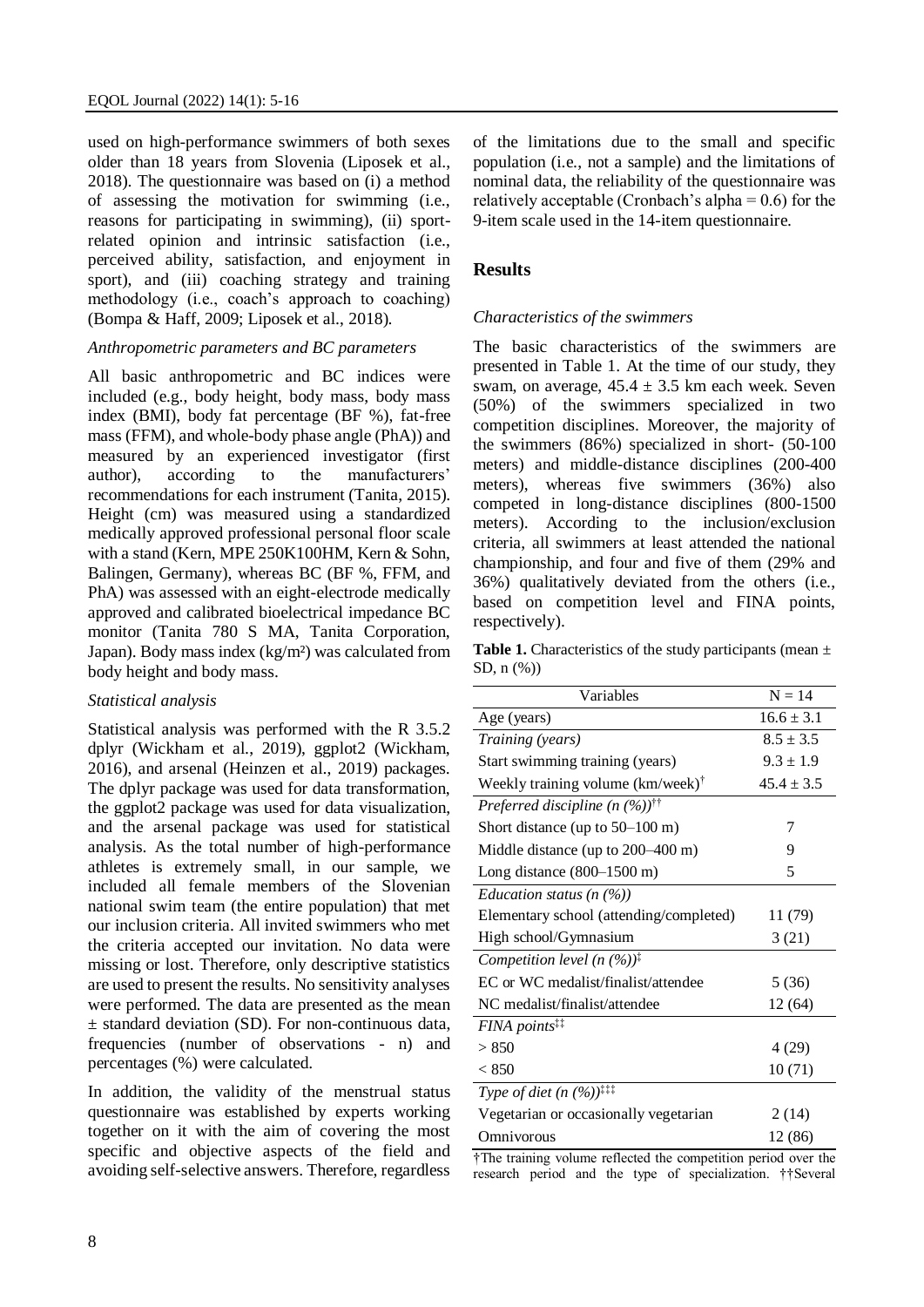swimmers competed in several preferred disciplines (e.g., 50 and 200 meters or 200 and 800 meters). ‡‡The FINA Points Table allows comparisons of results among different competitive swimming events. The FINA Points Table assigns point values to swimming performances; more points for world-class performances (typically 1000 points or more) and fewer points for slower performances (International Swimming Federation, 2021). We set 850 FINA points as an arbitrarily selected internal criterion by which we demarcated more successful swimmers from less successful swimmers. ‡Competition level: EC (European Championship), WC (World Cup), and NC (National Championship). ‡‡‡Dietary intake was assessed using a validated food frequency questionnaire (FFQ) enabled us to distinguish subpopulations with different dietary patterns (Jakše, Jakše, Fidler Mis, et al., 2021).

#### *Menstrual status*

All swimmers had already experienced their first menstrual period. Furthermore, the first menstruation of twelve swimmers (86%) occurred at  $\leq$  14 years of age. Most swimmers (79%) had a regular MC, and only five swimmers (45%) did not have a 28-day MC. Approximately one-third (36%) of swimmers perceived pain before menstruation and 43% perceived pain during menstruation. As many as 85% of swimmers reported moderate or heavy bleeding. It should be emphasized that only one swimmer did not train during the menstrual period; however, 64% would skip training or reduce training volume/intensity during menstruation. Furthermore, a sub-analysis of the five most successful swimmers shows specificities: specifically, four swimmers (80%) reported moderate bleeding (one perceived pain) during the menstrual period and that their training during the menstrual period is as usual. However, three of those five would have liked to reduce training volume/intensity during the menstruation but would not have wanted to skip the training altogether. Surprisingly, three swimmers (21%) had already experienced a gynecological procedure (e.g., surgery; one of them was from the group of the top five). The menstrual status of our participants is presented in Table 2.

|  | <b>Table 2.</b> Menstrual status (mean $\pm$ SD, n $(\%)$ ) |  |  |  |  |
|--|-------------------------------------------------------------|--|--|--|--|
|--|-------------------------------------------------------------|--|--|--|--|

| Variables                                                 | $N = 14$     |
|-----------------------------------------------------------|--------------|
| Mean age of the first menstruation<br>(years)             | $13.4 + 1.4$ |
| Regularity of the cycles $(n \, (%)^{\dagger})$           |              |
| Regular (eumenorrhea)                                     | 11 (79)      |
| Not regular (amenorrhea)                                  | 3(21)        |
| Irregular (oligomenorrhea)                                | 0            |
| Duration of the menstrual cycle $(n \, (%)$ <sup>††</sup> |              |
| At $20 < 28$ days                                         | 1 (9)        |
| At 28 days                                                | 6 (54)       |

| At 30 days                                                                  | 4(36)       |
|-----------------------------------------------------------------------------|-------------|
| Perceived pain before the menstrual                                         |             |
| Yes                                                                         | 5(36)       |
| N <sub>0</sub>                                                              | 9(64)       |
| Perceived pain during the menstrual                                         |             |
| Yes                                                                         | 6 (43)      |
| No                                                                          | 8(57)       |
| Perceived intensity of menstruation (n                                      |             |
| Heavy bleeding                                                              | 2(14)       |
| Moderate bleeding                                                           | 10(71)      |
| Barely noticeable                                                           | 2(14)       |
| Training during the menstruation $(n \, (%))$                               |             |
| Yes                                                                         | 13 (93)     |
| No                                                                          | 1(8)        |
| Opinion about training during                                               |             |
| Training volume/intensity should be                                         | 7 (58)      |
| No training should be on the first and                                      | 1(8)        |
| Training should run smoothly if no pain                                     | 4 (33)      |
| Oral contraceptive use $(n \, (%)$ <sup><math>\ddagger\ddagger</math></sup> |             |
| Yes                                                                         | 10(71)      |
| No                                                                          | 4(36)       |
| Gynecological procedure $(n \, (%)$                                         |             |
| Yes                                                                         | 3(21)       |
| N <sub>o</sub>                                                              | 11 (79)     |
| $\pm$ Requier MC (eumenorrhea) was defined by                               | 12 M $\cap$ |

†Regular MC (eumenorrhea) was defined by 12 MC per (calendar) year. Not regular MC (amenorrhea) was defined as a lack of menstruation for 3 to 6 MC per year. Irregular MC (oligomenorrhea) was defined by 6 to 9 MC per year (Beck  $\&$ Drysdale, 2021; De Souza et al., 2014). ††Included swimmers with regular MC ( $n = 11$ ), ‡Heavy bleeding was considered (subjective assessment of blood loss) as losing 80 ml (used 15 or more normal-sized tampons or pad) of blood during the period or bleeding for longer than a week. Moderate bleeding was considered as losing 10 to 35 ml of blood (used 1 to 7 normalsized tampons or pads) or bleeding from 4 to 6 days. Barely noticeable bleeding was considered as losing less than 10 ml of blood or that tampons or pads are not required. ‡‡The type of oral contraception had not been included in the questionnaire.

#### *Perceived coaching strategy and training methodology*

Regarding swimming motivation and perceived coaching strategy and training methodology, swimmers reported diverse swimming motivation. The most-reported swimming motivation was they like swimming (48% of responses), followed by they like being with friends (26% of responses) and that they want to be the best and/or win (18% of responses). Health motivation or engaging in swimming at their parents' wishes were not among the answers. However, a sub-analysis of the five most successful swimmers shows specificities, with three swimmers reporting that the main motivation for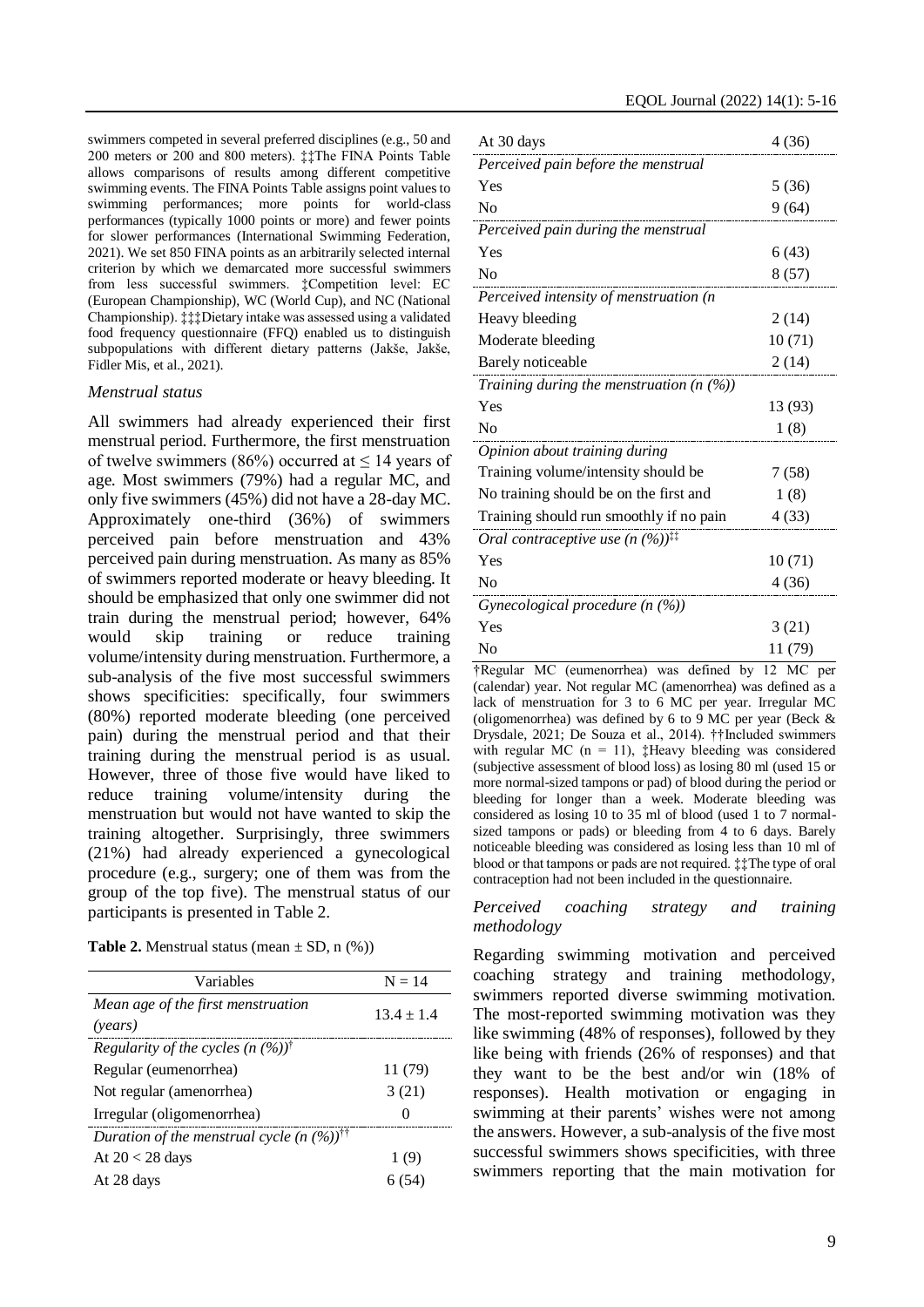swimming at a high-performance level was a desire to be the best and/or win.

Swimmers' perception of the content of training was polarized; 44% of swimmers reported that they swim the same training sets all the time, and 37% of swimmers reported that training sessions are interesting and exciting. Their answers regarding coaching strategy varied. We found that most swimmers agreed that technique is an important part of their training (39%), while 30% of the swimmers perceived coaches as being capable of assessing progress, and 30% of the swimmers perceived that the coach prefers to explain each task and each goal of training as well as evaluates training performance and completion. Significantly, none of the swimmers believed that (i) the coach did not explain the aim of the individual exercise and the entire training and that (ii) training was mostly volume-oriented.

In terms of coaching style and training methods, 50% of all swimmers' responses indicated that > 30% of training time was devoted to swimming technique, whereas nearly a third of responses (28%) indicated that technique was structured during each exercise. Moreover, the majority of responses regarding training volume were consistent with reported data on average weekly swimming volume (45.4 km/w). Forty-three percent of swimmers reported that the average training volume totaled 40-50 km per week, whereas the same number (43%) reported that the training volume exceeded 60 km per week. The swimmers mostly perceived high-intensity swimming as swimming that consisted of repeated sets of maximal intensity (50% of responses) and more than 6 km in one sequence (21% of responses). However, 17% of responses indicated that high focus on stroke technique, speed, and force corresponded with highintensity swimming. Finally, for the majority of swimmers (57%), the preferred swimming style was front crawl, followed by backstroke (21%), butterfly (14%), and breaststroke (8%).

**Table 3.** Perceived coaching strategy and training methodology (n, %)

| Variables                                                                                      | $N = 14$     |
|------------------------------------------------------------------------------------------------|--------------|
| Motivation of swimming $(n)^{t}$                                                               |              |
| I like swimming                                                                                | 13 (48)      |
| I like being with friends                                                                      | 7(26)        |
| I want to be the best and/or win                                                               | 5(18)        |
| I swim because the coach encourages me                                                         | 2(7)         |
| I swim to be healthier                                                                         | $\mathbf{0}$ |
| I swim at my parents' wish                                                                     | $\mathbf{0}$ |
| Perceived opinion about the content of training $(n)^{t}$                                      |              |
| I swim the same training sets all the time                                                     | 7(44)        |
| The training sessions are interesting and exciting                                             | 6(37)        |
| I'm training like that                                                                         | 3(19)        |
| I find training boring                                                                         | $\theta$     |
| Perceived coaching strategy $(n)^{f}$                                                          |              |
| Technique is an important part of their training                                               | 9(39)        |
| Coaches as capable of assessing progress                                                       | 7(30)        |
| The coach prefers to explain each task and each goal of training as well as evaluates training | 7(30)        |
| The coach did not explain the aim of the individual exercises and the entire training          | $\theta$     |
| Training was mostly volume-oriented                                                            | $\mathbf{0}$ |
| The importance of practicing technique $(n)$                                                   |              |
| Technique was practiced in $< 10\%$ of training time                                           | 3(21)        |
| Technique was practiced in $> 30\%$ of training time                                           | 7(50)        |
| Technique was structured during each exercise                                                  | 4(28)        |
| Technique was not important at all                                                             | $\mathbf{0}$ |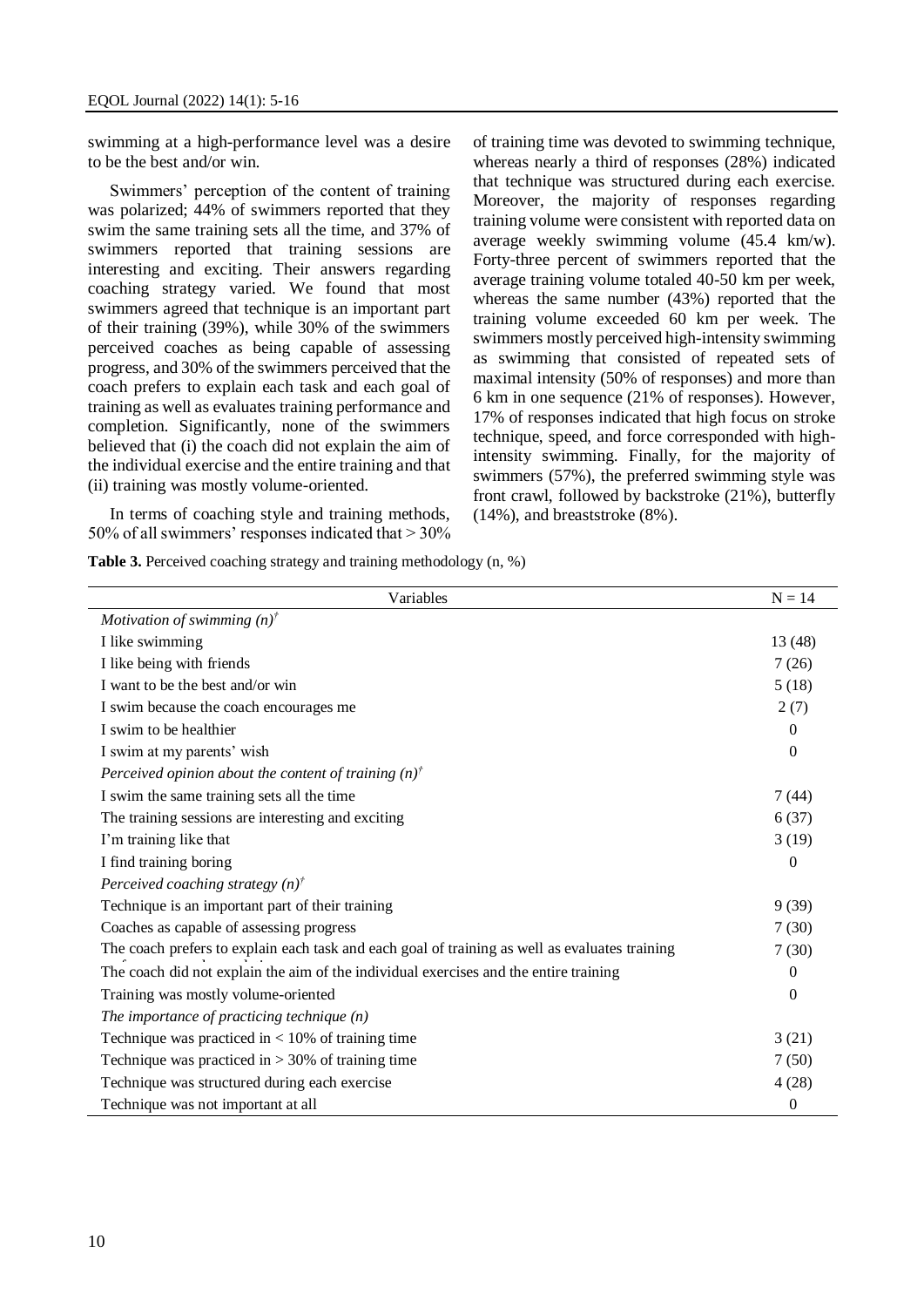| Variables                                        |          |
|--------------------------------------------------|----------|
| Training volume $(n)$                            |          |
| The training volume totaled 20–30 km per week    | $\Omega$ |
| The volume totaled 30–40 km per week             | 1(7)     |
| The volume totaled 40–50 km per week             | 6(43)    |
| The volume totaled 50–60 km per week             | 1(7)     |
| The volume exceeded 60 km per week               | 6(43)    |
| Perceived high-intensity swimming $(n)^{t}$      |          |
| More than 6 km in one sequence                   | 5(21)    |
| More than 2 km in one sequence                   | 2(8)     |
| Repeated sets of maximal intensity               | 12(50)   |
| High focus on stroke technique, speed and force  | 4(17)    |
| Sets I have never/rarely performed before        | 1(4)     |
| Preferred swimming style $(n \, (\%))^{\dagger}$ |          |
| Front crawl                                      | 8(57)    |
| <b>Breaststroke</b>                              | 1(8)     |
| <b>Backstroke</b>                                | 3(21)    |
| Butterfly                                        | 2(14)    |
| Medley                                           | $\theta$ |

**Table 3 (continued).** Perceived coaching strategy and training methodology (n, %)

†Variables with multiple possible answers.

#### *Anthropometric and BC measurements*

The average values of body height, body mass, BMI, BF %, FFM, and PhA were  $173.0 \pm 5.5$  cm,  $60.4 \pm 1.5$ 7.0 kg,  $20.1 \pm 1.9$  kg/m<sup>2</sup>,  $22.8 \pm 3.7$ %,  $46.6 \pm 5.5$  kg, and  $6.0 \pm 0.4^{\circ}$ , respectively. The mean BMI, BF %, and PhA of the four best FINA swimmers who competed at the highest level before our study (WC) were lower than the average BMI, BF %, and PhA of the entire study population (i.e., 20.8 kg/m², 21.5% and  $5.9 \pm 0.2^{\circ}$ ), while the mean body height, body mass, FFM were higher (i.e., 179 cm, 66.7 kg, and 52.3 kg) (Jakše, Jakše, Fidler Mis, et al., 2021).

#### **Discussion**

#### *Menstrual status*

Our results highlight several significant findings. First, there was a diverse MC status among swimmers. Second, although responses regarding the sensation of pain during the menstrual period were polarized, the responses regarding menstrual bleeding were not (85%). Most swimmers (93%) trained "smoothly" during their menstrual period, which means that they dealt with menstrual bleeding in their own way. Indeed, the following facts should be noted: (i) high-performance swimmers bled during the menstrual period, (ii) they trained normally during the menstrual period, and (iii) if they could choose, they would certainly reduce the training volume/intensity during their menstrual period. In addition, no swimmers were anemic in regard to hemoglobin, serum iron, or serum vitamin B12 status (Jakše, Jakše, Fidler Mis, et al., 2021). Relevant for an overall view of swimmers' status, dietary intake analysis showed ample room for improvement; specifically, free sugars and saturated fat exceeded the upper limit of acceptable intakes, whereas fiber, polyunsaturated fatty acids, vitamin D, calcium, potassium, and selenium were below recommended intakes (Jakše, Jakše, Fidler Mis, et al., 2021). Furthermore, it should be noted that 71% of swimmers in our study used oral contraceptive pills, but because of their young age (11 out of 14 were 16 years of age or younger), we assumed that the use of contraception did not serve primarily as protection against unwanted pregnancy.

In an older review article, the authors suggested that regularly menstruating female athletes competing in strength-specific sports and intense anaerobic/aerobic sports do not need to adjust for the MC to maximize their performance, although this does not apply for prolonged exercise performance (Janse De Jonge, 2003). Furthermore, in a recent review paper that examined the impact of MC on athletes' performance, the authors concluded that they found no consistent effect of the impact of MC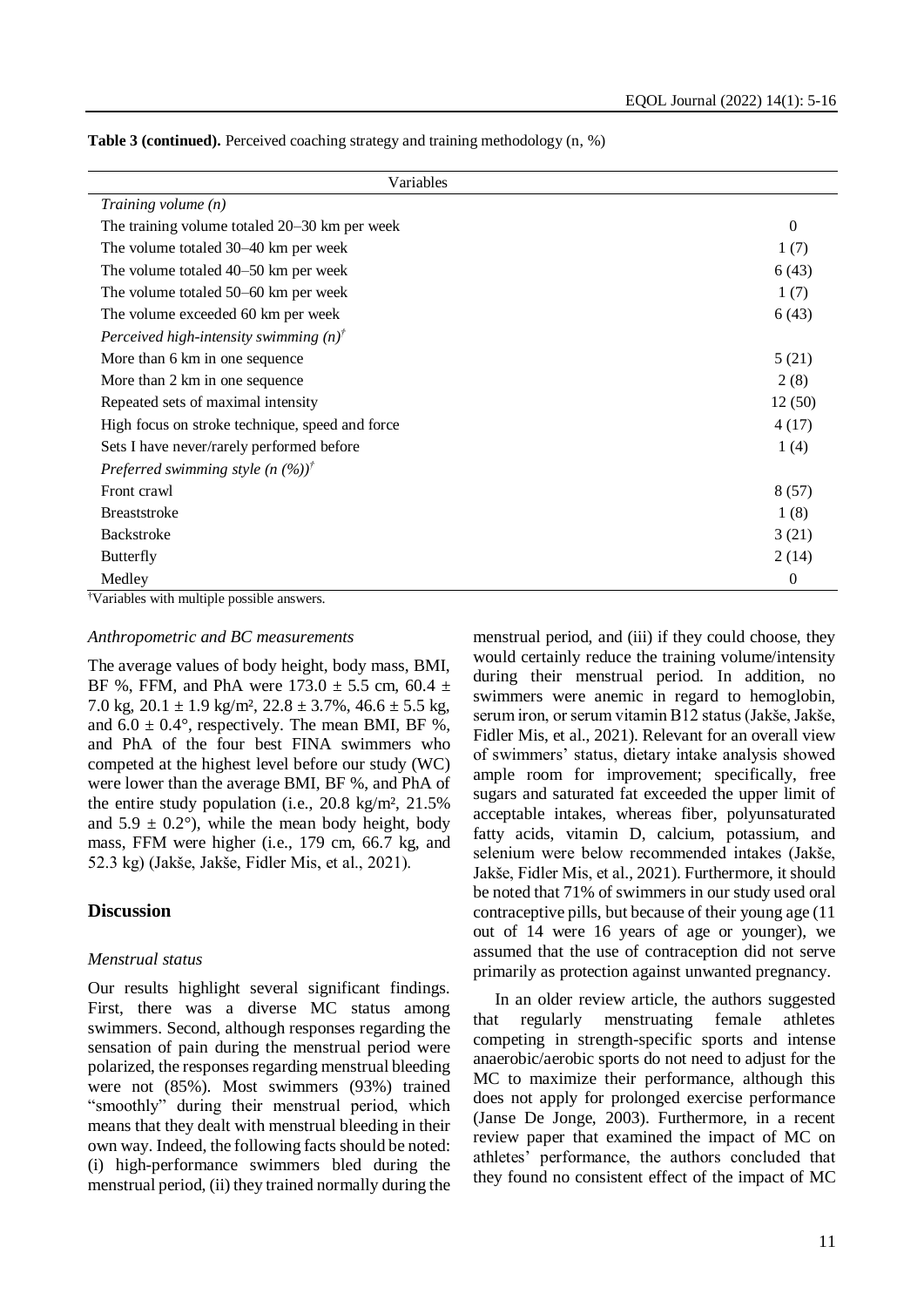on physical performance; therefore, there are many questions related to the effect of MC on athletes that still need to be investigated (Carmichael et al., 2021). In addition, in a recent study on 1,250 eumenorrheic active women from different sports and levels of competition, the researchers found that the MC affected the physical performance of a high percentage of women. Furthermore, active women in this study reported feeling pain during menstruation, while most of them reported making no changes to their training programs during the MC, with no modifications in training volume or intensity during the menstruation (García-Pinillos et al., 2021).

When considering only menstrual period issues, the results of a study on a sample of high-performance female athletes of various sports show the following: 71% of the athletes did not feel well immediately before menstruation, 83% experienced painful or sometimes painful menstruation (43% in our study), but 61% of the athletes in this study stated that during the competition, their pain significantly decreased. Notably, 12% of the athletes in the study could not avoid the regular use of analgesics during the menstrual period (Kishali et al., 2006), although in our study, medications were not included as a variable. In addition, the most recent study on a sample of nine elite-level female swimmers from Colombia revealed that an unpleasant menstrual period might have a negative impact on the wellbeing of athletes (i.e., physical discomfort, possible embarrassment if bleeding is not resolved unnoticed, fear/discomfort for some athletes when using menstrual hygiene methods such as tampons) (Caballero-Guzmán & Lafaurie-Villamil, 2020). One significant difference between the results from this study with Colombian swimmers and our study was that the Colombian swimmers were between 18–29 years, whereas our study was completed with adolescent athletes. Compared to older athletes, adolescent swimmers may experience even more pronounced issues related to physical aspects (e.g., menstrual cramps and back pain), psychological aspects (e.g., depression and irritability), and social aspects (e.g., concerns about keeping wanting to keep menstruation to themselves). A properly trained coach can have a generally positive impact and help swimmers with their MC problems.

These remarkable and variable challenges during the menstrual period show that the athletes have not only accepted but actively respond to this phase (e.g., not feeling well, discomfort, pain, fatigue, and bleeding) in their own way and to their best abilities (i.e., use of different menstrual hygiene methods, use of analgesics, reduction in the volume/intensity of training or, in some cases, train smoothly and perceived pain relief at the end of the training session). Future research may investigate whether there are differences in attitudes toward MC, facing the issues of menstrual period and training during menstruation in swimmers when trained by female or male coaches.

#### *Perceived coaching strategy and training methodology*

Our study identified an important aspect of swimming motivation among high-performance female athletes: 74% of responses indicated that the primary motivation of swimming at a high-performance level was I like swimming and in order to spend time with their friends, and only the third of responses (18%) indicated a desire to be the best and/or win. In addition, three of the five most successful swimmers reported that the primary motivation for swimming at a high-performance level was a desire to be the best and/or win. With better-achieved results, the ranking of swimming of motivation seems is inclined towards the direction of greater competition and the desire to win. Although this study included the Slovenian Women's national swim team and only four to five swimmers stood out at the quality level (i.e., they competed and were finalists or medal recipients at the EC and WC or had more than 850 FINA points (an arbitrarily selected internal criterion by which we demarcated more successful swimmers from less successful swimmers)), there was still a strongly present motivation associated with the triad of developmental phase. Surprisingly, swimming motivation related to the health benefits of swimming or the fulfillment of parents' wishes were not among the chosen motivation. In terms of the coaching strategy and training methodology, the swimmers included in this study reported outstandingly polarized opinions, which corresponds with the fact that they joined the national team from two major clubs with different coaching (leadership) and training styles (autonomous-supportive vs. controlling).

Regarding perceived general coaching strategy, the responses were divided between the importance of practice technique; the coach accepts that the swimmer is assessing progress and that the coach explains each task and each goal of training and evaluates training performance and completion. Considering the importance of practicing techniques, as many as 78% of swimmers reported that the technique was practiced in over 30% of training time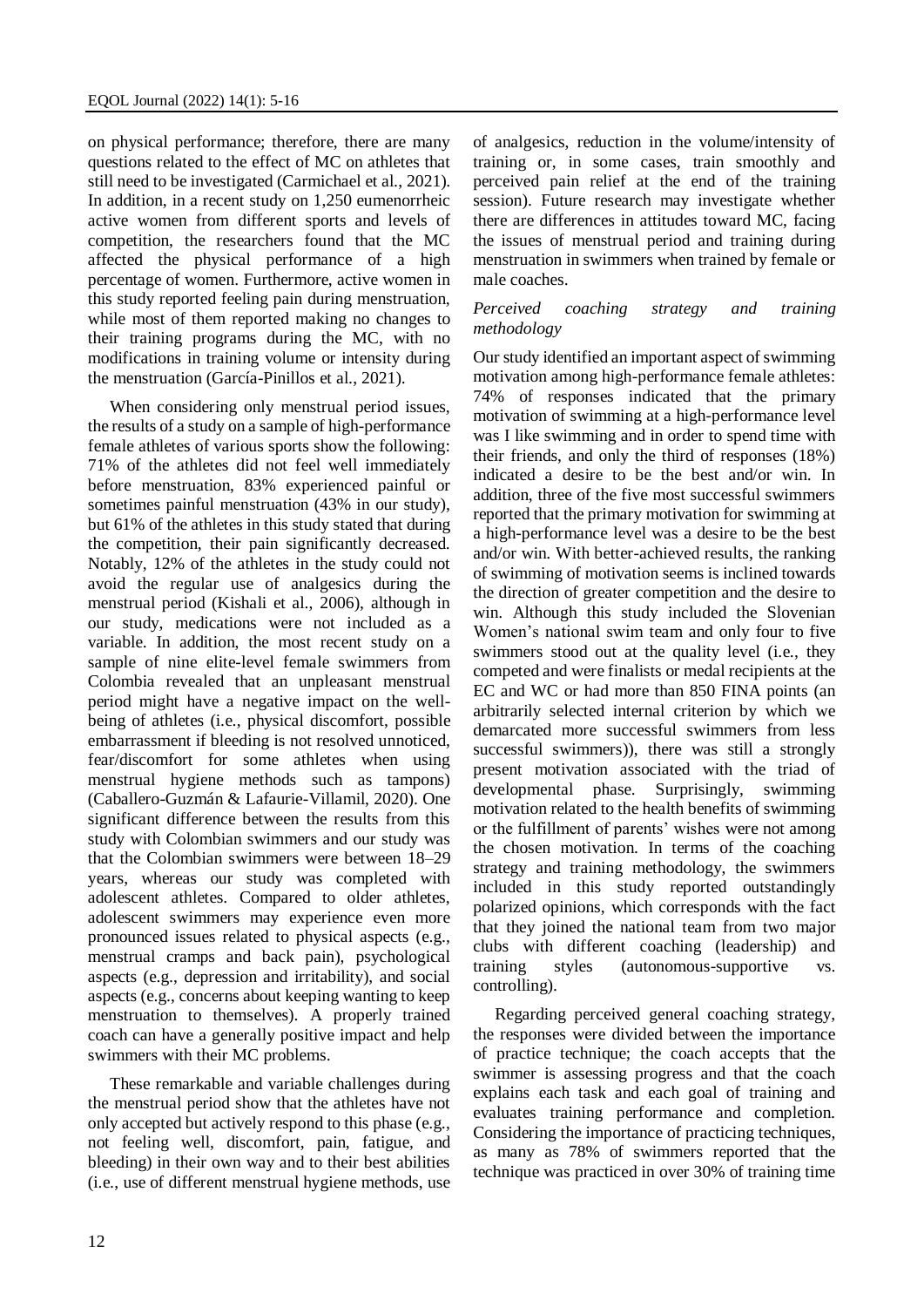or during each exercise. Interestingly, the swimmers perceived high-intensity swimming differently. Fifty percent of all responses indicated that repeated sets of maximal intensity were associated with highintensity swimming, whereas 21% stated that completing more than 6 km in one sequence, and 17% stated that being highly focused on stroke technique, speed, and force was associated with high-intensity swimming.

A previous study performed on adult highperformance swimmers of both sexes in Slovenia (n  $= 94$ ) showed some differences in the perception of coaching strategy, most likely because the sample was larger, and the swimmers came from several clubs in Slovenia and were trained by different training styles (Liposek et al., 2018). In short, more than three quarters of all responses indicated that technique was an important part of training. Furthermore, considering the importance of practicing technique, the responses were much more divided; however, only 35% (compared with 78% in our study) of examined swimmers reported that technique was practiced during more than 30% of the training time, which is most likely due to the larger sample and the consequent greater diversity in several aspects, (i.e., the quality (in proportion) of swimmers that competed at the international level), the sex differences (i.e., both sex in the compared study) and the coaching style (e.g., they come from several clubs compared to our study where swimmers mainly came (except one) from two major swimming clubs). Finally, 74% of responses (approx. 25% more) regarding how swimmers perceived maximum effort were repeated sets of maximal intensity (Liposek et al., 2018).

It is widely known that coaching style is highly recognized as an important predictor of the behavioral development of young swimmers (Choi et al., 2020; Coatsworth & Conroy, 2009) and that it further establishes their experiences within sports and can have significant developmental effects later in life (Coatsworth & Conroy, 2009; Smoll et al., 2007). In addition, within coaching style, communication strategies may significantly contribute not only to the development of high-quality coach-athlete relationships but also to continuous sports participation, which is both rewarding and satisfying (Davis et al., 2019). In a broader context, every highperformance level athlete must eventually face the question of whether to continue competitive swimming or finish their sports career. In a previous study, Finnish researchers studied a sample of 34 competitive swimmers (17 females) and explored the

transition in careers from the junior to senior level and whether they were considering ending or continuing their careers. These researchers suggest that collaboration between organizational and environmental factors (e.g., school-club communication) and, most importantly, appropriate social support (especially from family) can prevent the premature career termination of competitive athletes (Siekanska & Blecharz, 2020).

The main strength of our study was that the women's national swimming team was included in our study, as it is often challenging to find subjects willing to participate in the study. In addition, because of the significant and general lack of current results on high-performance female swimmers regarding this sensitive theme that is not often discussed, where two-way communication between the female athlete and coach does not always exist, we consider our data to be a significant research contribution.

However, the study has some obvious limitations inherent to the small number of participants. Unfortunately, this could not be avoided, as this is the reality of the representative quota of national teams, especially of smaller countries such as Slovenia. In addition, the applied menstrual status questionnaire was created to make the first step towards further research in the process in high-performance level female swimmers, and it calls for further consideration of appropriate instruments for the next step of the research. Therefore, the current situation may be why it is necessary to deal with this population in order to understand the processes that may affect its dropout in later development stages. However, more than the validity of the results obtained due to the study participants' limitations, we would like to emphasize that for female athletes, a major challenge exists, as they have to solve their problems on their own.

### **Conclusions**

The results of our study suggest that for the majority of the national team athletes, menstruation is a very important individual health and training challenge that has been handled anonymously, without the involvement of a coach. If participants were able to decide whether to train during menstruation (i.e., when they perceived malaise, pain, bleeding, discomfort), they would certainly request necessary training adjustments towards reducing the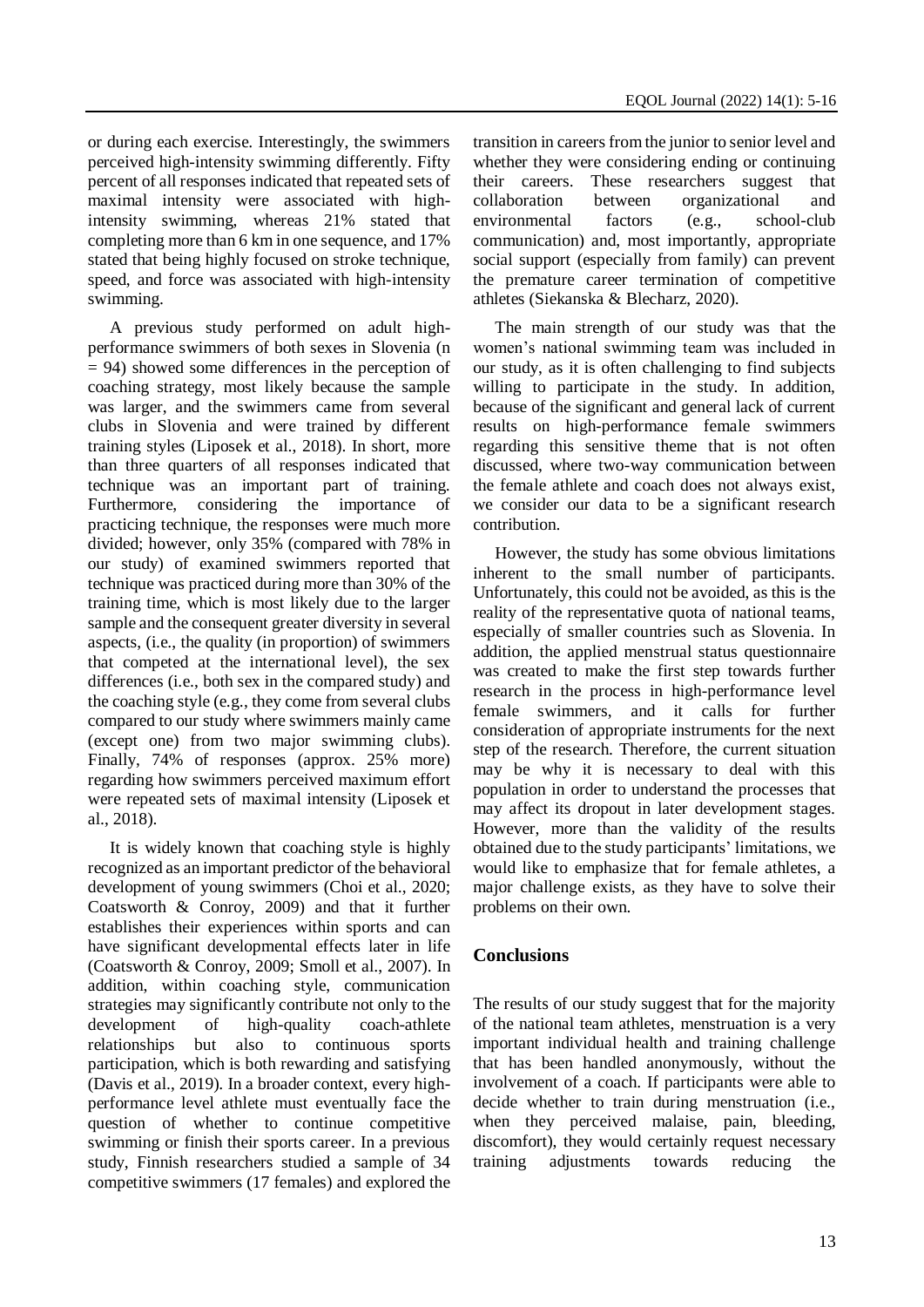volume/intensity of the training in this sensitive period.

With regard to the motivation for swimming, based on reported answers about the primary motivation for swimming that were not related to the highest level of competition (e.g., to win or to be the best), with the exception of three of the top five swimmers, it seems that the high-performance competition level remains a sensitive stage in the further careers of female swimmers. In addition, the aforementioned motivation for swimming translated reasonably to perceived opinions about the training program, the coaching strategy, and the training methods. In addition, there is a great responsibility on coaches to support their swimmers further in their development and later in life by establishing a positive attitude towards sports in general and towards a healthy and active lifestyle. Therefore, especially due to a healthy attitude towards sports and later life, we recommend that coaches adopt and use an autonomous-supportive coaching style.

It is imperative to note that athletes perceive highintensity swimming very differently. Specifically, a clear trend was observed in those swimmers who competed in long-distance swimming events; these swimmers perceived training consisting of repeated long distances as high-intensity swimming, whereas swimmers who competed in short-distance swimming perceived repeated sets of maximal intensity or focus on stroke technique, speed, and force as high-intensity swimming.

In our opinion, future studies on female swimmers, especially at sensitive ages and high competition and performance levels, should also include (within the characteristic section) information about menstrual health challenges and coaching style (e.g., also whether the coach is male or female). This would offer a more objective view of the existing situation, providing potential warnings and guidance to a wider group of coaches working with the female sports population. Menstrual period issues should definitely not be ignored, as female athletes deal with them stressfully and to the best of their abilities.

### **Authors' contributions**

Conceptualization, B.J. and D.Š.; methodology, B.J., D.Š.; formal analysis, B.J.; investigation, B.J. in D.Š.; resources, B.J.; writing—original draft preparation, B.J.; writing—review and editing, B.J. in D.Š.; supervision, B.J. and D.Š.; project administration, B.J. and D.Š.; funding acquisition, B.J. Both authors

have read and agreed to the published version of the manuscript.

### **Funding**

Research was supported by the Slovenian Research Agency (Research programs Program P5-0147 (Kinesiology of monostructured, polystructured and conventional sports, led by Prof. Milan Čoh).

### **Institutional Review Board Statement**

This cross-sectional study was approved on March 28th 2018 by the Slovenian Medical Ethics Committee of the Republic of Slovenia (approval document no. 0120-177/2018) and registered at https://clinicaltrials.gov (approval document no. NCT03584256).

### **Informed Consent Statement**

All participants and/or the parents/legal guardians of athletes signed an informed consent form for inclusion in the study.

### **Data Availability Statement**

The data used to support the findings of this study are included within the article.

### **Acknowledgments**

The authors wish to thank all trainers and swimmers for their collaboration and participation in our study. This work would not have been possible without them.

### **Conflict of interest**

The authors declare no conflict of interests related to this manuscript.

### **References**

- Beck, B., & Drysdale, L. (2021). Risk Factors, Diagnosis and Management of Bone Stress Injuries in Adolescent Athletes: A Narrative Review. *Sports*, *9*(4), 52.
- Bompa, T. O., & Haff, G. (2009). *Periodization: Theory and Methodology of Training* (5th ed.): Human Kinetics.
- Bruinvels, G., Burden, R., Brown, N., Richards, T., & Pedlar, C. (2016). The prevalence and impact of heavy menstrual bleeding (Menorrhagia) in elite and non-elite athletes. *PLoS One*, *11*(2), e0149881.
- Caballero-Guzmán, A., & Lafaurie-Villamil, M. M. (2020). Swimming and menstruation: a qualitative study in elite female swimmers. *Revista de La Facultad de Medicina*, *68*(3), 356–362.
- Carmichael, M. A., Thomson, R. L., Moran, L. J., & Wycherley, T. P. (2021). The impact of menstrual cycle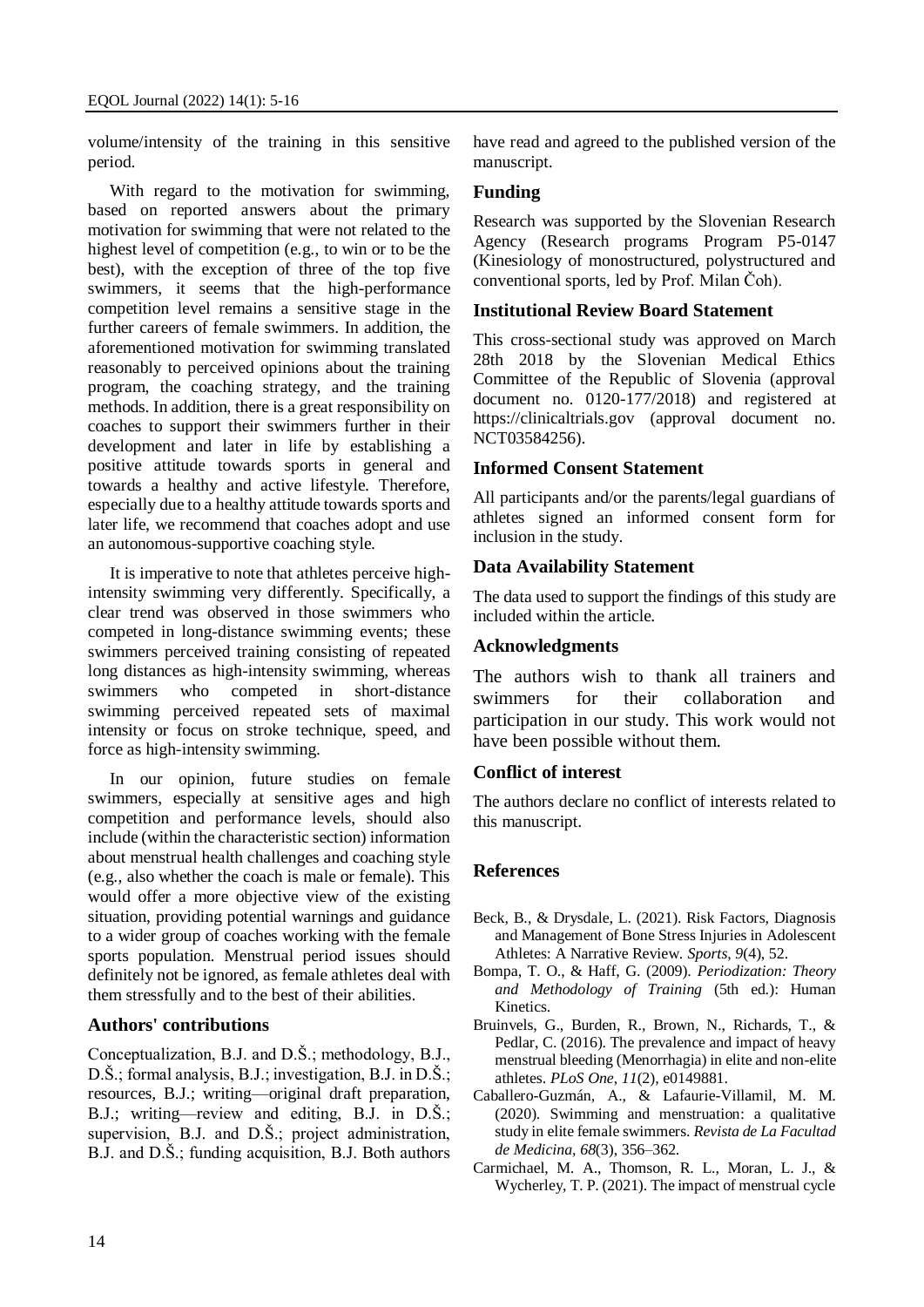phase on athletes' performance: a narrative review. *International Journal of Environmental Research and Public Health*, *18*(4), 1–24.

- Choi, H., Jeong, Y., & Kim, S. K. (2020). The relationship between coaching behavior and athlete burnout: Mediating effects of communication and the coachathlete relationship. *International Journal of Environmental Research and Public Health*, *17*(22), 1– 17.
- Chrisler, J. C., Marván, M. L., Gorman, J. A., & Rossini, M. (2015). Body appreciation and attitudes toward menstruation. *Body Image*, *12*(1), 78–81.
- Coatsworth, J. D., & Conroy, D. E. (2009). The Effects of Autonomy-Supportive Coaching, Need Satisfaction, and Self-Perceptions on Initiative and Identity in Youth Swimmers. *Developmental Psychology*, *45*(2), 320– 328.
- Colwin, C. M. (2002). *Breakthrough Swimming*: Human Kinetics.
- Conroy, D. E., & Coatsworth, D. J. (2007). Assessing Autonomy-Supportive Coaching Strategies in Youth Sport. *Psychology of Sport and Exercise*, *8*(5), 671– 684.
- Davis, L., Jowett, S., & Tafvelin, S. (2019). Communication strategies: The fuel for quality coachathlete relationships and athlete satisfaction. *Frontiers in Psychology*, *10*, 2156.
- De Souza, M. J., Nattiv, A., Joy, E., Misra, M., Williams, N. I., Mallinson, R. J., Gibbs, J. C., Olmsted, M., Goolsby, M., & Matheson, G. (2014). 2014 female athlete triad coalition consensus statement on treatment and return to play of the female athlete triad: 1st international conference held in San Francisco, CA, May 2012, and 2nd international conference held in Indianapolis, IN, May 2013. *Clinical Journal of Sport Medicine*, *24*(2), 96–119.
- García-Pinillos, F., Bujalance-Moreno, P., Jérez-Mayorga, D., Velarde-Sotres, Á., Anaya-Moix, V., Pueyo-Villa, S., & Lago-Fuentes, C. (2021). Training habits of eumenorrheic active women during the different phases of their menstrual cycle: A descriptive study. *International Journal of Environmental Research and Public Health*, *18*(7), 3662.
- Heinzen, E., Sinnwell, J., Atkinson, E., Gunderson, T., Votruba, P., Dougherty, G., Lennon, R., Hanson, A., Goergen, K., Lundt, E., Broderick, B., & McCullough, M. (2019). *An Arsenal of "R" Functions for Large-Scale Statistical Summaries [R package arsenal version 3.3.0]*. Comprehensive R Archive Network (CRAN). https://cran.rproject.org/web/packages/arsenal/index.html
- Huhmann, K. (2020). Menses Requires Energy: A Review of How Disordered Eating, Excessive Exercise, and High Stress Lead to Menstrual Irregularities. *Clinical Therapeutics*, *42*(3), 401–407.
- International Swimming Federation. (2021). *Swimming Points*. Swimming Points. https://www.fina.org/swimming/points

Jakše, B., Jakše, B., Čuk, I., & Šajber, D. (2021). Body

Composition, Training Volume/Pattern and Injury Status of Slovenian Adolescent Female High-Performance Gymnasts. *International Journal of Environmental Research and Public Health*, *18*(4), 2019.

- Jakše, B., Jakše, B., Fidler Mis, N., Jug, B., Šajber, D., Godnov, U., & Čuk, I. (2021). Nutritional Status and Cardiovascular Health in Female Adolescent Elite-Level Artistic Gymnasts and Swimmers: A Cross-Sectional Study of 31 Athletes. *Journal of Nutrition and Metabolism*, *2021*, 8810548.
- Jakse, B., Sekulic, D., Jakse, B., Cuk, I., & Sajber, D. (2019). Bone health among indoor female athletes and associated factors; a cross-sectional study. *Research in Sports Medicine*, *28*(3), 314–323.
- Janse De Jonge, X. A. K. (2003). Effects of the menstrual cycle on exercise performance. *Sports Medicine*, *33*(11), 833–851.
- Kishali, N. F., Imamoglu, O., Katkat, D., Atan, T., & Akyol, P. (2006). Effects of menstrual cycle on sports performance. *International Journal of Neuroscience*, *116*(12), 1549–1563.
- Liposek, S., Zenic, N., Saavedra, J. M., Sekulic, D., Rodek, J., Marinsek, M., & Sajber, D. (2018). Examination of factors explaining coaching strategy and training methodology as correlates of potential doping behavior in high-level swimming. *Journal of Sports Science and Medicine*, *17*(1), 82–91.
- Nugent, F. J., Comyns, T. M., & Warrington, G. D. (2017). Quality Versus Quantity Debate in Swimming: Perceptions and Training Practices of Expert Swimming Coaches. *Journal of Human Kinetics*, *57*(1), 147–158.
- Ozbar, N., Kayapinar, F. C., Karacabey, K., & Ozmerdivenli, R. (2016). The effect of menstruation on sports women's performance. *Studies on Ethno-Medicine*, *10*(2), 216–220.
- Siekanska, M., & Blecharz, J. (2020). Transitions in the Careers of Competitive Swimmers: To Continue or Finish with Elite Sport? *International Journal of Environmental Research and Public Health*, *17*(18), 6482.
- Smoll, F. L., Smith, R. E., & Cumming, S. P. (2007). Coaching behaviors, motivational climate, and young athletes' sport experiences. In *Sport and Education* (pp. 165–176). Coimbra, Portugal: Coimbra University Press.
- Statham, G. (2020). Understanding the effects of the menstrual cycle on training and performance in elite athletes: A preliminary study. *Progress in Brain Research*, *253*, 25–58.
- Tanita, C. (2015). *Body Composition Analyzer*. MC-780MA. Instruction Manual. https://tanita.eu/media/wysiwyg/manuals/medicalapproved-body-composition-monitors/mc-780 portable-instruction-manual.pdf
- Wickham, H. (2016). *Ggplot2: Elegant graphics for data analysis* (2nd ed.). Springer Nature.
- Wickham, H., François, R., Henry, L., & Müller, K.